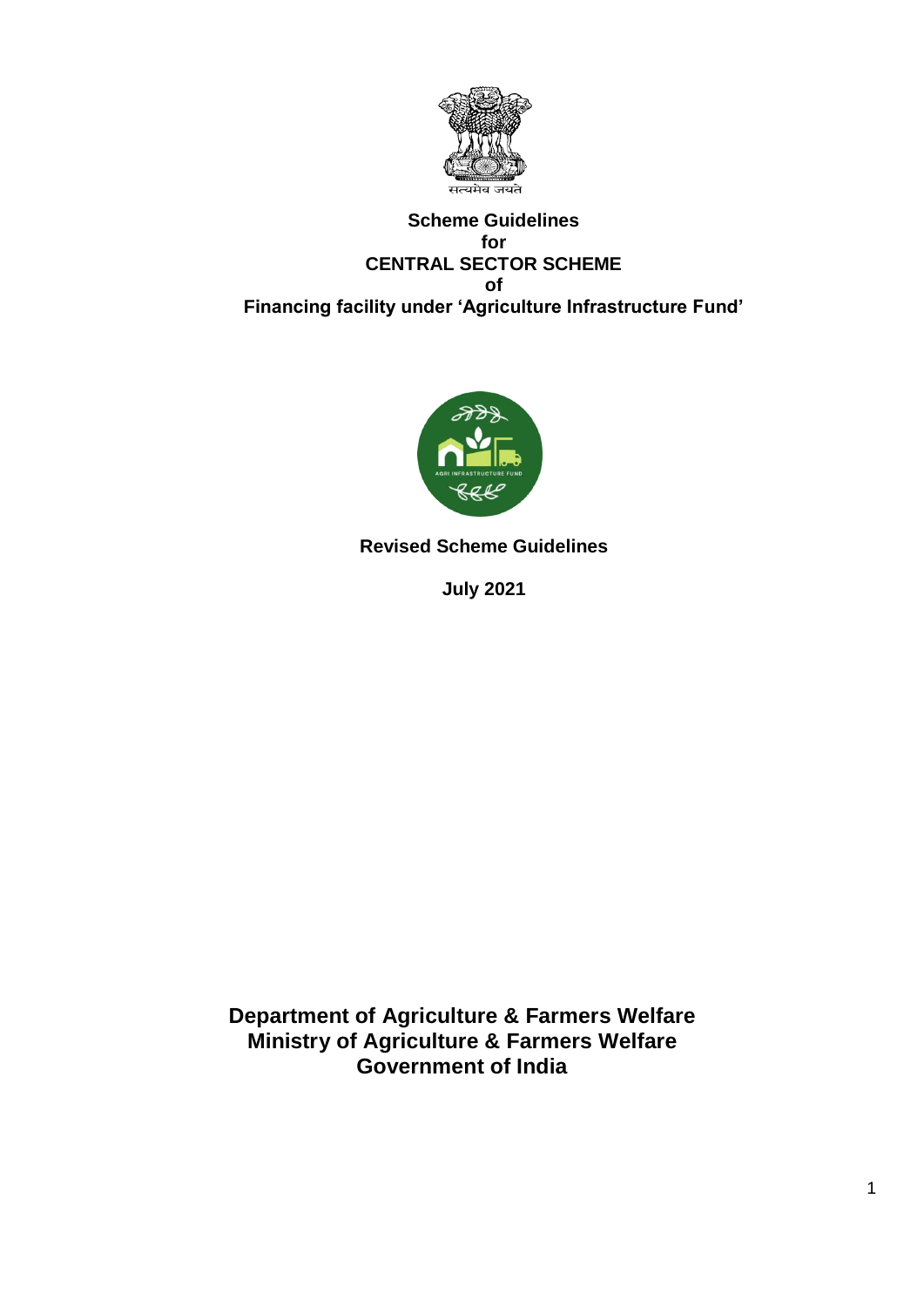# **Index**

| S.No.          | <b>Particulars</b>                                      | Page No.                |
|----------------|---------------------------------------------------------|-------------------------|
| $\mathbf{1}$   | Introduction                                            | 3                       |
| $\overline{2}$ | Rationale of the Scheme                                 | $3 - 4$                 |
| 3              | <b>Objectives of Scheme</b>                             | $4-5$                   |
| $\overline{4}$ | Implementation Period of Scheme                         | $\overline{\mathbf{5}}$ |
| 5.             | <b>Government Budgetary Support</b>                     | $5-6$                   |
| 6.             | <b>Eligible Projects</b>                                | $6 - 7$                 |
| 7.             | Size of the financing facility & eligible beneficiaries | $\overline{7}$          |
| 8.             | Number of Projects per entity eligible under the scheme | $7 - 8$                 |
| 9.             | Participating institutions                              | 8                       |
| 10.            | Refinance                                               | 9                       |
| 11             | Cap on lending rate                                     | 9                       |
| 12.            | Project Management and handholding support              | 9                       |
| 13.            | Convergence                                             | 10                      |
| 14             | Revisit of the Scheme                                   | 10                      |
| 15             | Monitoring framework                                    | 10                      |
| 16             | Output and outcome monitoring framework (OOMF)          | 10                      |
| 17             | Linkage with PFMS                                       | 10                      |
| 18             | Criteria for selection of eligible borrower             | 11                      |
| 19             | VGF requirement                                         | 11                      |
| 20             | Sector specific focus                                   | 11                      |
| 21             | States specific focus                                   | 11                      |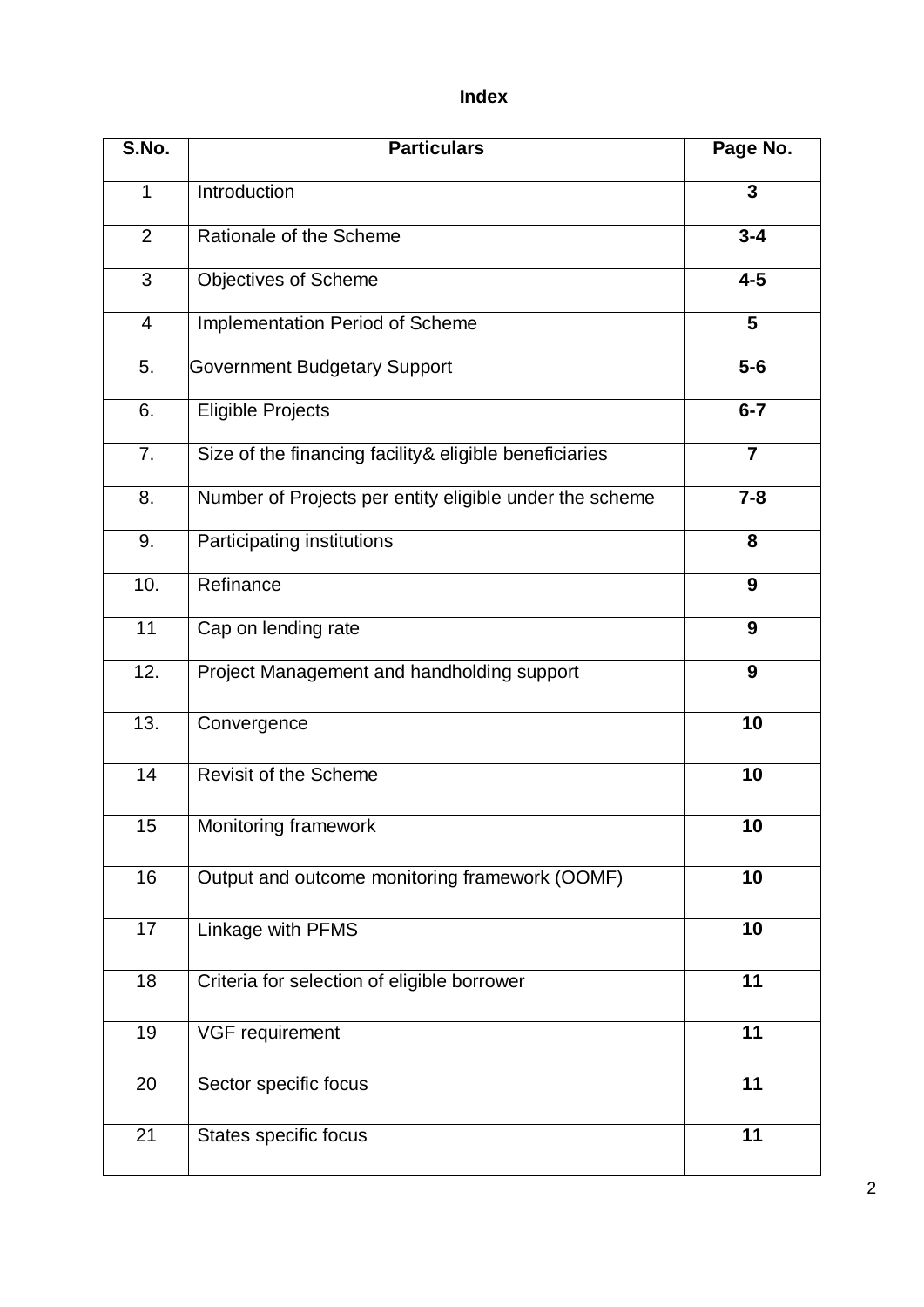# **Scheme Guidelines for CENTRAL SECTOR SCHEME of financing facility under 'Agriculture Infrastructure Fund'**

#### **1. Introduction**

The role of infrastructure is crucial for agriculture development and for taking the production dynamics to the next level. It is only through the development of infrastructure, especially at the post-harvest stage that the produce can be optimally utilized with opportunity for value addition and fair deal for the farmers. Development of such infrastructure shall also address the vagaries of nature, the regional disparities, development of human resource and realization of full potential of our limited land resource.

In view of above, the Hon'ble Finance Minister announced on 15.05.2020 ₹ 1 lakh crore Agri Infrastructure Fund for farm-gate infrastructure for farmers. Financing facility of ₹ 1,00,000 crore will be provided for funding Agriculture Infrastructure Projects at farm-gate & aggregation points Primary Agricultural Cooperative Societies, Farmers Producer Organizations, Agriculture entrepreneurs, Start-ups, etc. Impetus for development of farm-gate & aggregation point, affordable and financially viable Post Harvest Management infrastructure.

Accordingly, DA&FW has formulated the Central Sector Scheme to mobilize a medium long term debt financing facility for investment in viable projects relating to post-harvest management Infrastructure and community farming assets through incentives and financial support.

Subsequently, in the budget announcement made on 01.02.2021, it was decided to extend the benefit of the scheme to APMCs. Accordingly, modifications in the scheme were carried out with the approval of Cabinet to make it more inclusive.

#### **2 Rationale of the Scheme**

Agriculture and allied activities are the primary income source for ~58% of total population of India. ~85% of the farmers are Small Holding Farmers (SHFs) with less than 2 hectares of land under cultivation and manage ~45% of agricultural land. Annual income of majority of the farmers is very low. Further, India has limited infrastructure connecting farmers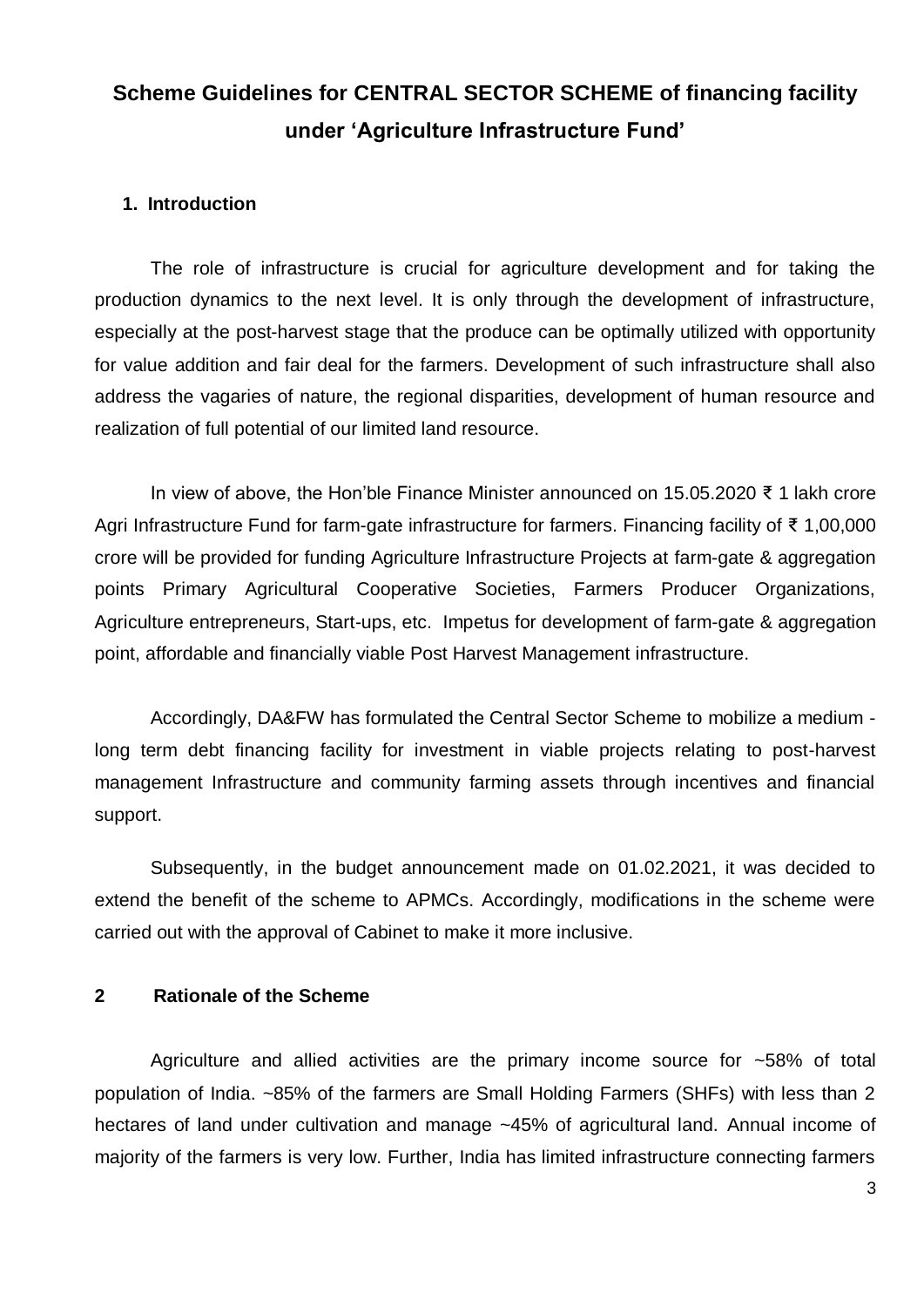to markets and hence, 15-20% of yield is wasted which is relatively higher vs. other countries where it ranges between 5-15%.Investment in agriculture in India has further been stagnant with less than 2% CAGR over last 5 years. Investment in FY17 was  $\sim$  ₹ 2.19 lac crore out of which private sector share was ~83% vs. a higher investment of  $\sim \xi$  2.50 lac crore in FY14 and a higher share of private sector at ~88%. Also, lack of investor confidence is leading to lower plowback ratio (~14% of Gross Value addition in FY18) vs. other sectors (~33% of Gross Value addition in FY18).

#### **3 Objectives of the Scheme**

To mobilize a medium - long term debt finances facility for investment in viable projects for post-harvest management Infrastructure and community farming assets through incentives and financial support in order to improve agriculture infrastructure in the country. This financing facility will have numerous objective for all the stakeholders in the agriculture eco-system.

- a. Farmers (including FPOs, PACS, Marketing Cooperative Societies, Multipurpose cooperative societies, State Agencies, Agricultural Produce Market Committees (Mandis), National & State Federations of Cooperatives, Federations of FPOs and Federations of Self Help Groups (SHGs). etc.).
	- Improved marketing infrastructure to allow farmers to sell directly to a larger base of consumers and hence, increase value realization for the farmers. This will improve the overall income of farmers.
	- With investments in logistics infrastructure, farmers will be able to sell in the market with reduced post-harvest losses and a smaller number of intermediaries. This further will make farmers independent and improve access to market.
	- With modern packaging and cold storage system access, farmers will be able to further decide when to sell in the market and improve realization.
	- Community farming assets for improved productivity and optimization of inputs will result in substantial savings to farmers.

#### b. Government

- Government will be able to direct priority sector lending in the currently unviable projects by supporting through interest subvention, incentive and credit guarantee. This will initiate the cycle of innovation and private sector investment in agriculture.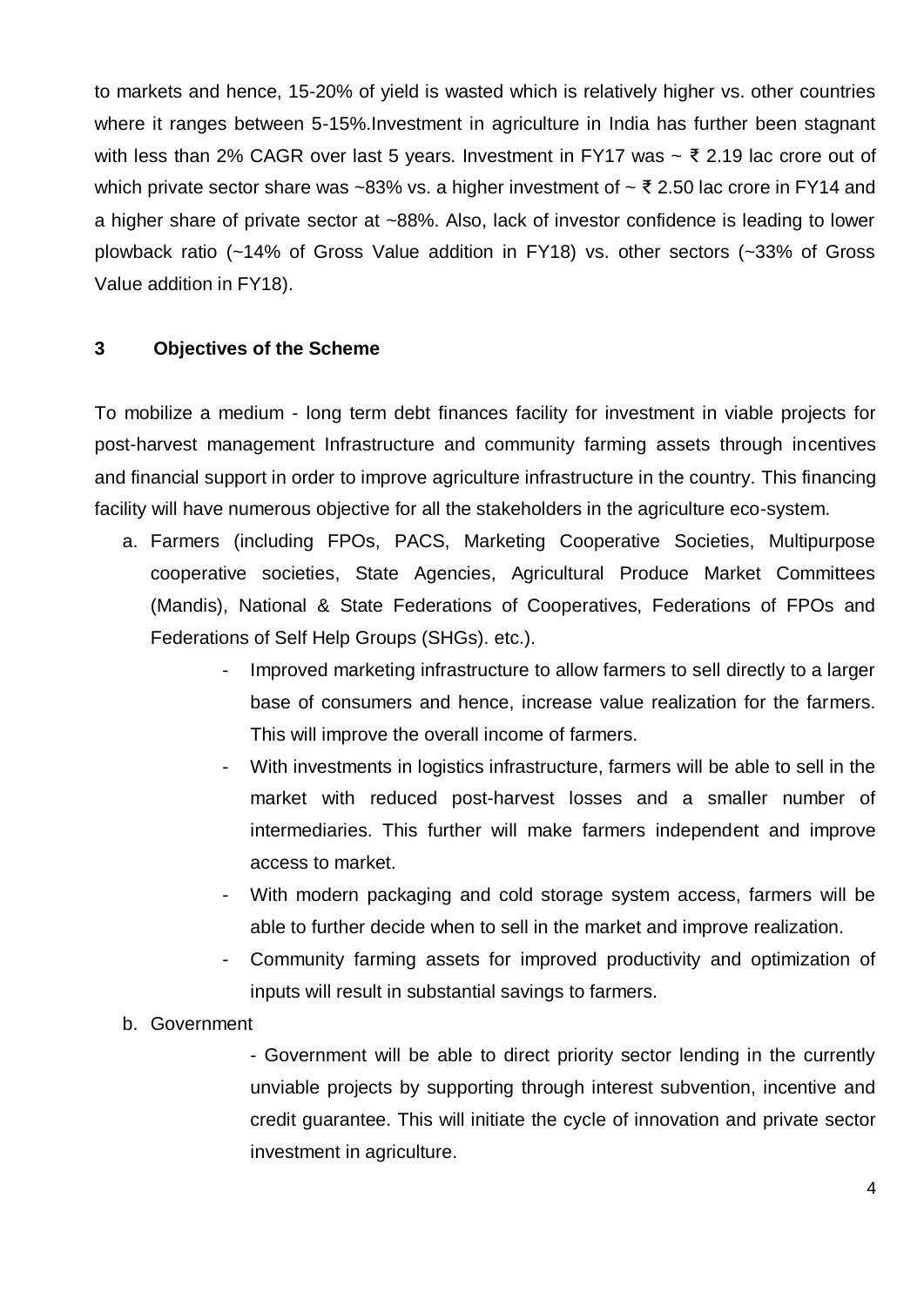- Due to improvements in post-harvest infrastructure, government will further be able to reduce national food wastage percentage thereby enable agriculture sector to become competitive with current global levels.
- Central/State Government Agencies or local bodies will be able to structure viable their own or PPP projects for attracting investment in agriculture infrastructure.
- c. Agri entrepreneurs and startups
	- With a dedicated source of funding, entrepreneurs will push for innovation in agriculture sector by leveraging new age technologies including IoT, AI, etc.
	- It will also connect the players in ecosystem and hence, improve avenues for collaboration between entrepreneurs and farmers.

#### d. Banking ecosystem

- With Credit Guarantee, incentive and interest subvention lending institutions will be able to lend with a lower risk. This scheme will help to enlarge their customer base and diversification of portfolio.
- Refinance facility will enable larger role for cooperative banks and RRBs.
- e. Consumers
	- With reduced inefficiencies in post-harvest ecosystem, key benefit for consumers will be a larger share of produce reaching the market and hence, better quality and prices. Overall, the investment via the financing facility in agriculture infrastructure will benefit all the eco-system players.

#### **4 Implementation Period of Scheme**

The Scheme will be operational from 2020-21 to 2032-33. Loan disbursement under the scheme will complete in six years. During the financial year 2020-21, the projects amounting to about ₹ 4000 crore have been sanctioned under the scheme. The financing facility of the balance amount of ₹ 96,000 crore will be distributed @ ₹16,000 crore for 2021-22 and @ ₹ 20,000 crore per year for the next four years w.e.f. 2022-23 to 2025- 26. Repayment period covered under the financing facility will be for a maximum period of 7 years including the moratorium period of up to 2 years.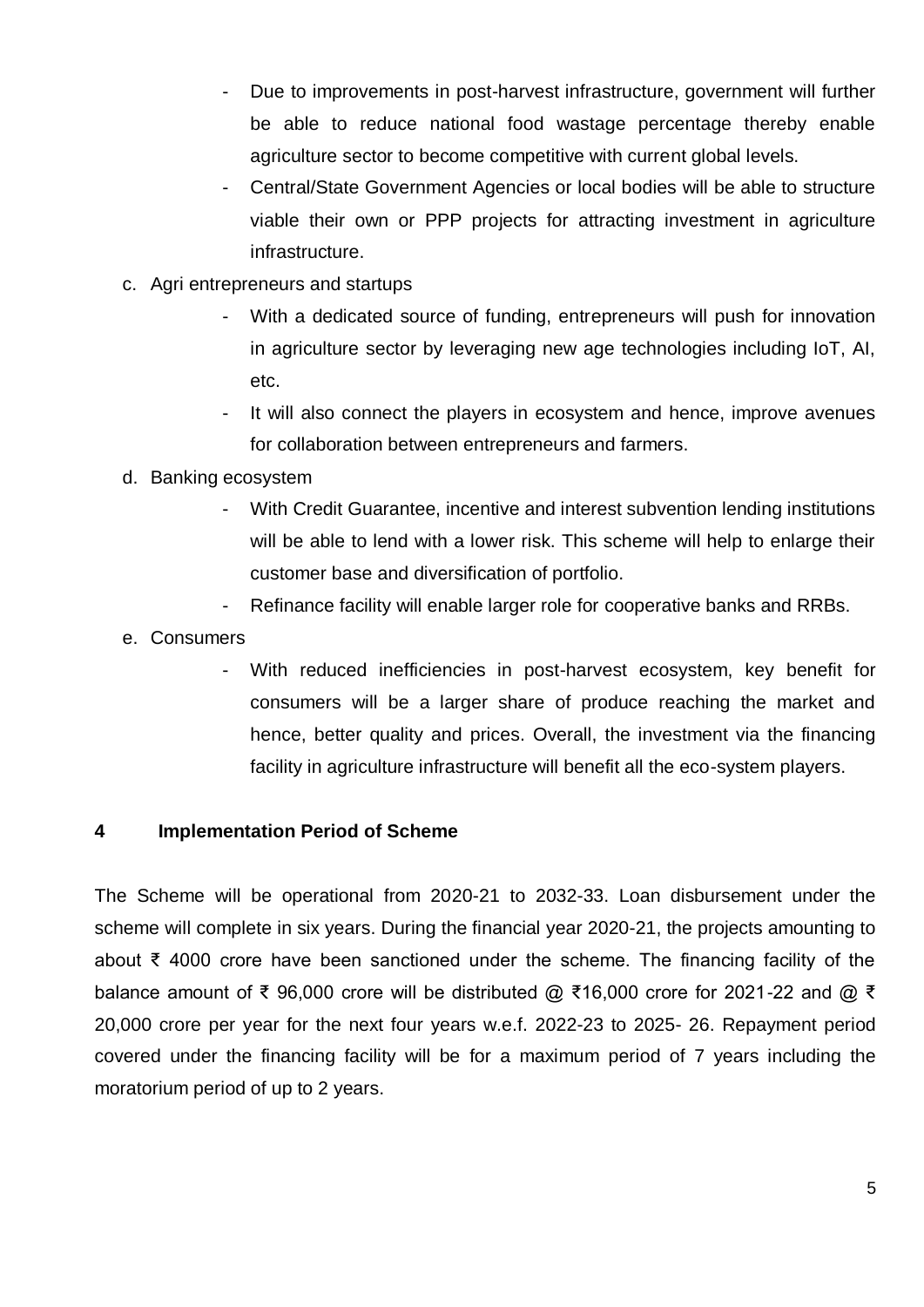### **5 Government Budgetary Support**

Budgetary support will be provided for interest subvention and credit guarantee fee as also administrative cost of PMU. The details are as below:-

| SI. No.        | Name of          | <b>Norms</b>                                                             |
|----------------|------------------|--------------------------------------------------------------------------|
|                | <b>Component</b> |                                                                          |
| $\mathbf{1}$   | Interest         | All loans under this financing facility will have interest               |
|                | Subvention       | subvention of 3% per annum up to a limit of ₹ 2 crore. This              |
|                | Cost             | subvention will be available for a maximum period of 7 years.            |
|                |                  | In case of loans beyond $\bar{\tau}$ 2 crore, then interest subvention   |
|                |                  | will be limited up to $\bar{\tau}$ 2 crore. The extent and percentage of |
|                |                  | funding to private entrepreneurs out of the total financing              |
|                |                  | facility may be fixed by the National Monitoring Committee.              |
| $\overline{2}$ | Credit           | Credit guarantee coverage will be available for eligible                 |
|                | Guarantee        | borrowers from this financing facility under Credit Guarantee            |
|                | Cost             | Fund Trust for Micro and Small Enterprises (CGTMSE)                      |
|                |                  | scheme for a loan up to ₹ 2 crore. The fee for this coverage             |
|                |                  | will be paid by the Government. In case of FPOs the credit               |
|                |                  | guarantee may be availed from the facility created under                 |
|                |                  | FPO promotion scheme of DA&FW.                                           |
| 3              | Administration   | Farmers Welfare Programme Implementation Society under                   |
|                | Cost of PMU      | DACFW will provide PMU support to the scheme at the                      |
|                |                  | central level and state PMUs of PM KISAN at state level.                 |
|                |                  | Services of knowledge partners will be engaged to identify               |
|                |                  | clusters including export clusters and gaps in supply chains             |
|                |                  | to target projects and prepare viable project reports to                 |
|                |                  | support the beneficiaries.                                               |

# **6 Eligible Projects**

The scheme will facilitate setting up and modernization of key elements of the value chain including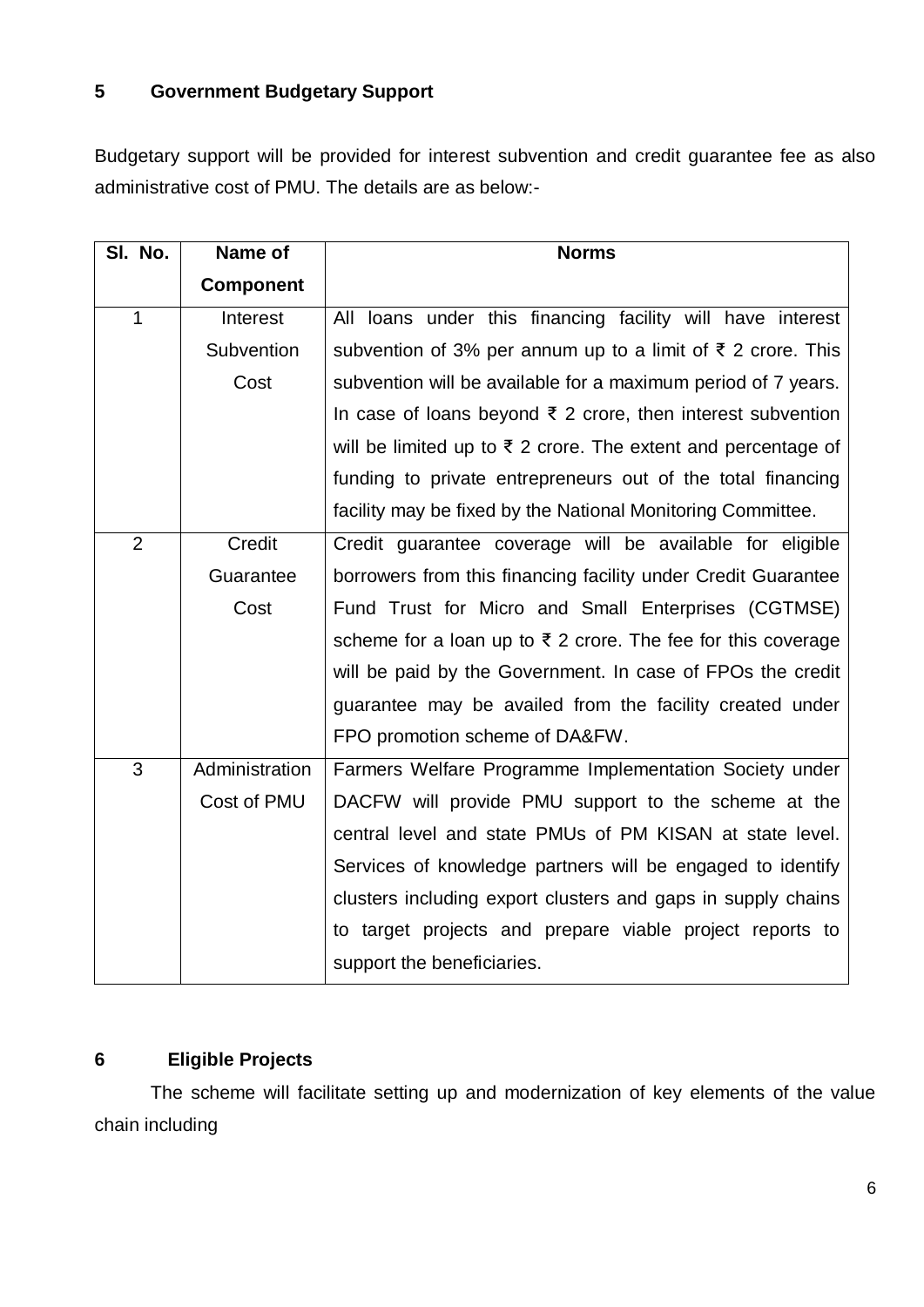### **(A) Post Harvest Management Projects like:**

- (i) Supply chain services including e-marketing platforms
- (ii) Warehouses
- (iii) Silos
- (iv)Pack houses
- (v) Assaying units
- (vi)Sorting &grading units
- (vii) Cold chains
- (viii) Logistics facilities
- (ix)Primary processing centers
- (x) Ripening Chambers

#### **(B) Viable projects for building community farming assets including –**

- (i) Organic inputs production
- (ii) Bio stimulant production units
- (iii) Infrastructure for smart and precision agriculture.
- (iv)Projects identified for providing supply chain infrastructure for clusters of crops including export clusters.
- (v) Projects promoted by Central/State/Local Governments or their agencies under PPP for building community farming assets or post-harvest management projects.

Further, an indicative list of crop wise eligible and ineligible post-harvest/ primary processing activities under the scheme is given in **Annexure-A**

**Note: Digital Connectivity and optic fiber infrastructure shall be eligible investment as part of development of the aforementioned eligible projects.**

#### **7 Size of the financing facility and eligible beneficiaries**

₹ 1 Lakh Crore to be provided by banks and financial institutions as loans to Primary Agricultural Credit Societies (PACS), Marketing Cooperative Societies, Farmer Producers Organizations(FPOs), Self Help Group (SHG), Farmers, Joint Liability Groups (JLG), Multipurpose Cooperative Societies, Agri-entrepreneurs, Startups and Central/State agency or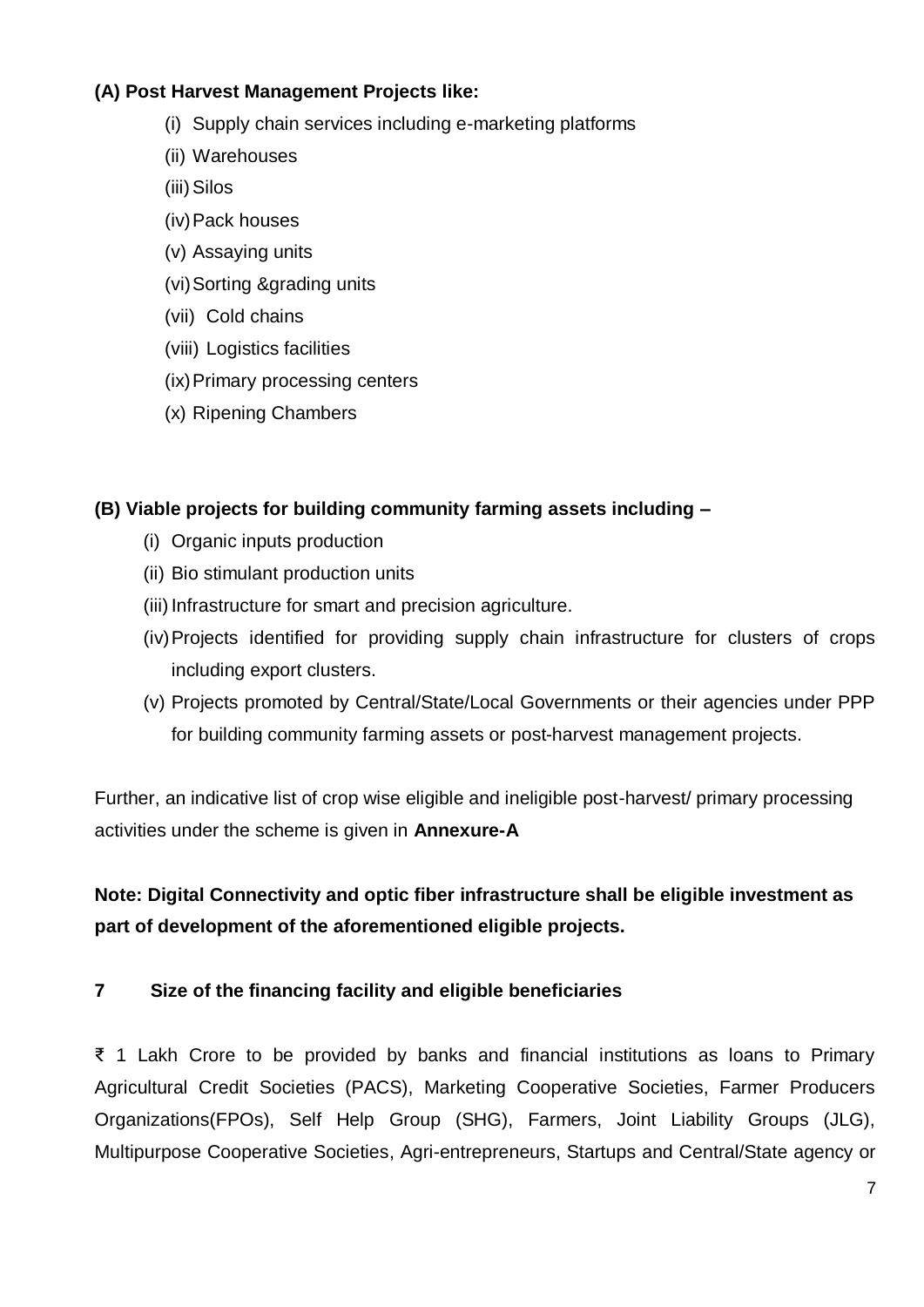Local Body sponsored Public Private Partnership Projects, State Agencies, Agricultural Produce Market Committees (Mandis), National & State Federations of Cooperatives, Federations of FPOs (Farmer Produce Organizations) and Federations of Self Help Groups (SHGs). APMCs operating regulated markets for agriculture and allied sector produce including fisheries shall also be eligible.

PACS who have adopted digitization for handling its operations will be given preference under this scheme.

### **8 Number of Projects per entity eligible under the scheme**

Interest subvention for a loan upto ₹ 2 crore in one location is eligible under the scheme. ln case, one eligible entity puts up projects in different locations then all such projects will be eligible under the scheme for loan upto  $\bar{\xi}$  2 crore. However, for a private sector entity, such as farmer, agri entrepreneur, start-up there will be a limit of maximum of 25 such projects. This limitation of 25 projects will not be applicable to state agencies, national and state federations of cooperatives, federations of FPOs and federation of SHGs. Location will mean physical boundary of a village or town having a distinct LGD (Local Government Directory) code. Each of such project should be in a location having a separate LGD (Local Government Directory) Code.

APMCs will be eligible for multiple projects (of different infrastructure types) within their designated market area. ln such cases, interest subvention for a loan upto ₹ 2 Crore will be provided for each project of different infrastructure types e.g. cold storage, sorting, grading and assaying units, silos, etc. within the designated market area of the APMC.

### **9 Participating institutions**

All scheduled commercial banks scheduled cooperative banks, Regional Rural Banks (RRBs), Small Finance Banks, Non-Banking Financial Companies (NBFCs) and National Cooperative Development Corporation (NCDC) may participate to provide this financing facility, after signing of Memorandum of Understanding (MoU) with National Bank for Agriculture & Rural Development (NABARD)/DA&FW.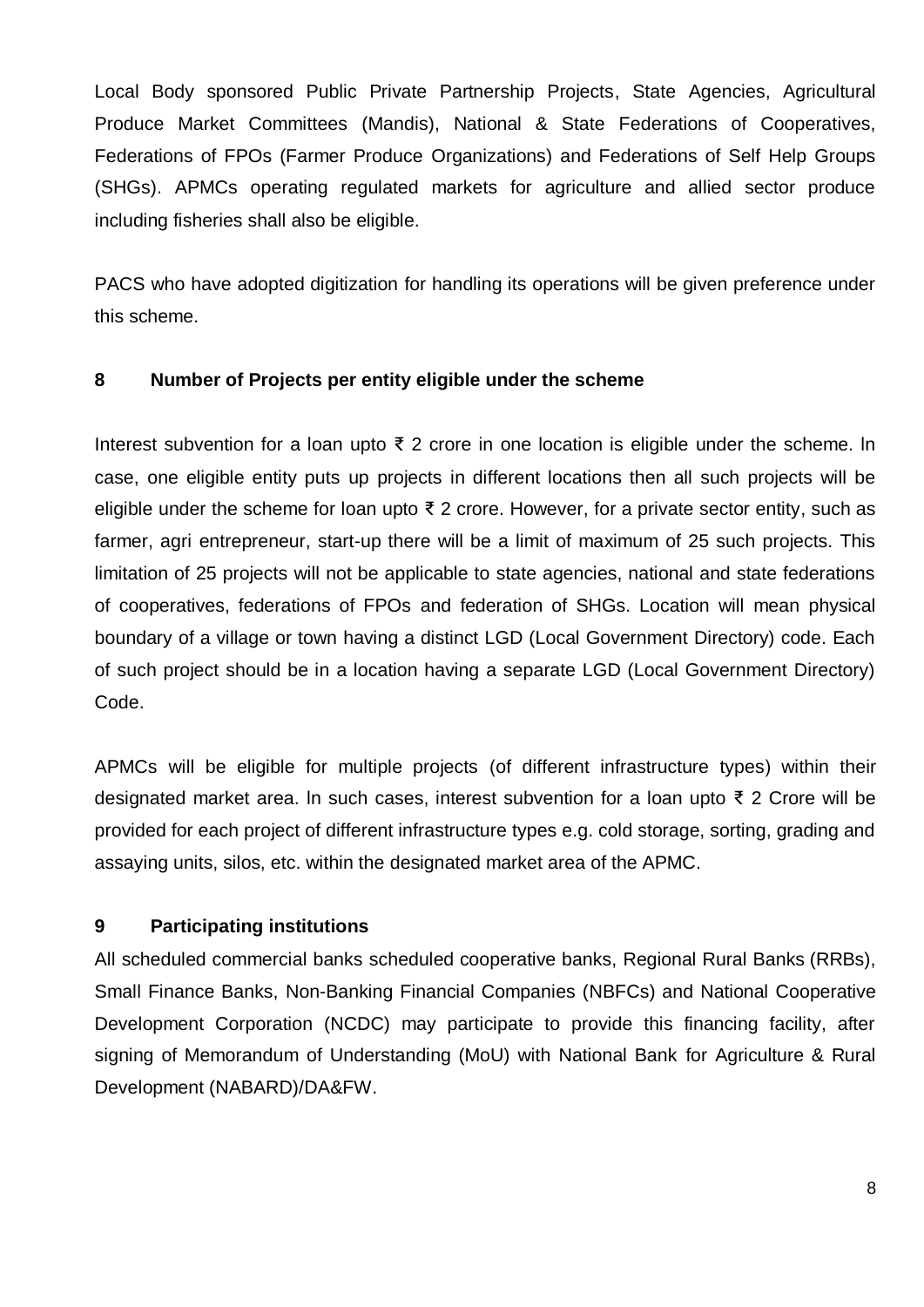#### **10 Refinance**

If required, need based refinance support will be made available by NABARD to all eligible lending entities including cooperative banks and RRBs as per its policy.

#### **11 Cap on lending rate**

Lending rate of participating lending entities will be decided after due consultation with lending entities and same will be circulated to all stake holders. Lending institutions will sign MOU with DA&FW/ NABARD for implementation of the Scheme. MOUs to be signed by DA&FW/NABARD with banks/financial institutions with a view that DA&FW/NABARD will negotiate cap on lending rates in a fair manner.

#### **12 Project Management and handholding support**

An online platform will be made available in collaboration with participating lending institutions to provide information and loan sanctioning facility. Agri Infra fund will be managed and monitored through an online MIS platform. It will enable all the qualified entities to apply for loan under the fund. The system will also provide benefits such as transparency of interest rates offered by multiple banks, scheme details including interest subvention and credit guarantee offered, minimum documentation, faster approval process as also integration with other scheme benefits. At the back end, the platform will also provide multiple views of dashboards across district; state and national level PMUs to monitor the total sanctioned amount and number of borrowers, total interest subvention benefit availed, loan statement summary, demographic and geographic mix of borrowers and type of projects.

Farmers Welfare Programme Implementation Society under DACFW will provide PMU support to the scheme at the central level and state PMUs of PM KISAN at state level. Services of knowledge partners will be engaged to identify clusters including export clusters and gaps in supply chains to target projects and prepare viable project reports to support the beneficiaries.

Project reports with indicative unit costs will be prepared by Central and State PMUs for guidance of beneficiaries and lending entities. Such project reports shall be available on online platform.

#### **13 Convergence**

Any grant or subsidy available under any present or future scheme of Central/State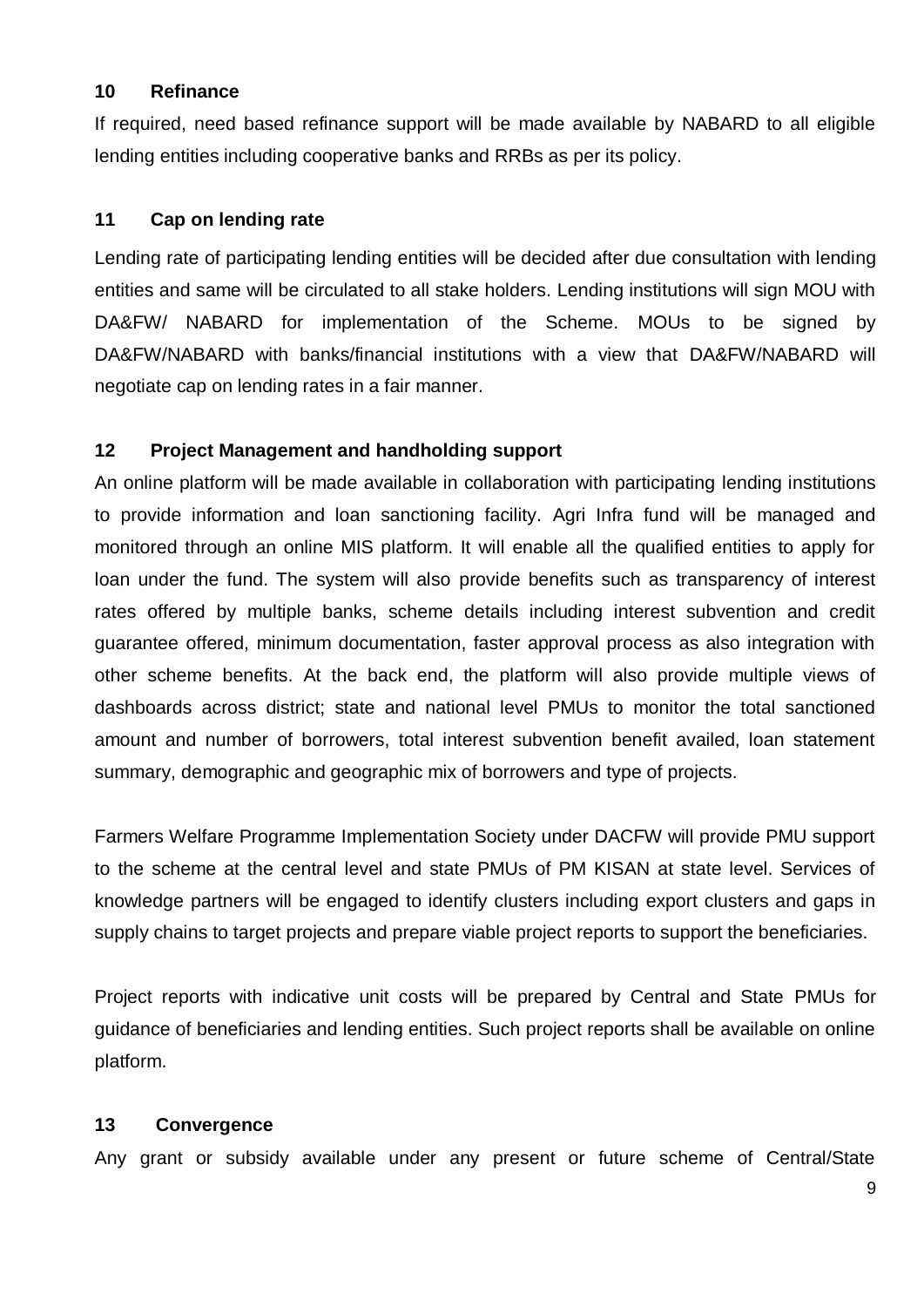government can be availed for projects under this financing facility. In cases of capital subsidy such amount shall be considered as promoter's contribution. However, a minimum of 10% of the project cost shall be mandatory as promoter's contribution.

#### **14 Revisit of the Scheme**

The scheme will be re-visited by Department of Expenditure after disbursement of ₹ 20,000 crore is completed, for evaluation and midcourse correction if required. Concurrent/mid-term third party independent evaluation of the scheme in addition to end- line evaluation will be conducted as and when required.

#### **15 Monitoring framework**

The National, State and District Level Monitoring Committees to ensure real-time monitoring and effective feed-back about the implementation of the proposed scheme. The Committees will be set up as per **Annexure-B.**

All assets created under this financing facility shall be geo tagged. The District Monitoring Committee and respective lending entity shall ensure that updated information on such geo tagged assets is available on the online portal.

### **16 OUTPUT AND OUTCOME MONITORING FRAMEWORK (OOMF)**

The Output and Outcome Monitoring Framework (OOMF) **(Annexure-C)** will be a part of monitoring system and the measurement of outcome indicators will be monitored periodically by DLMC, SLMC and NLMC.

### **17 Linkage with PFMS**

Interest subvention and credit guarantee support will be released to Banks and lending institutions through PFMS.

Disbursal of funds by lending entities to beneficiaries under this scheme shall be in Aadhaar linked bank account.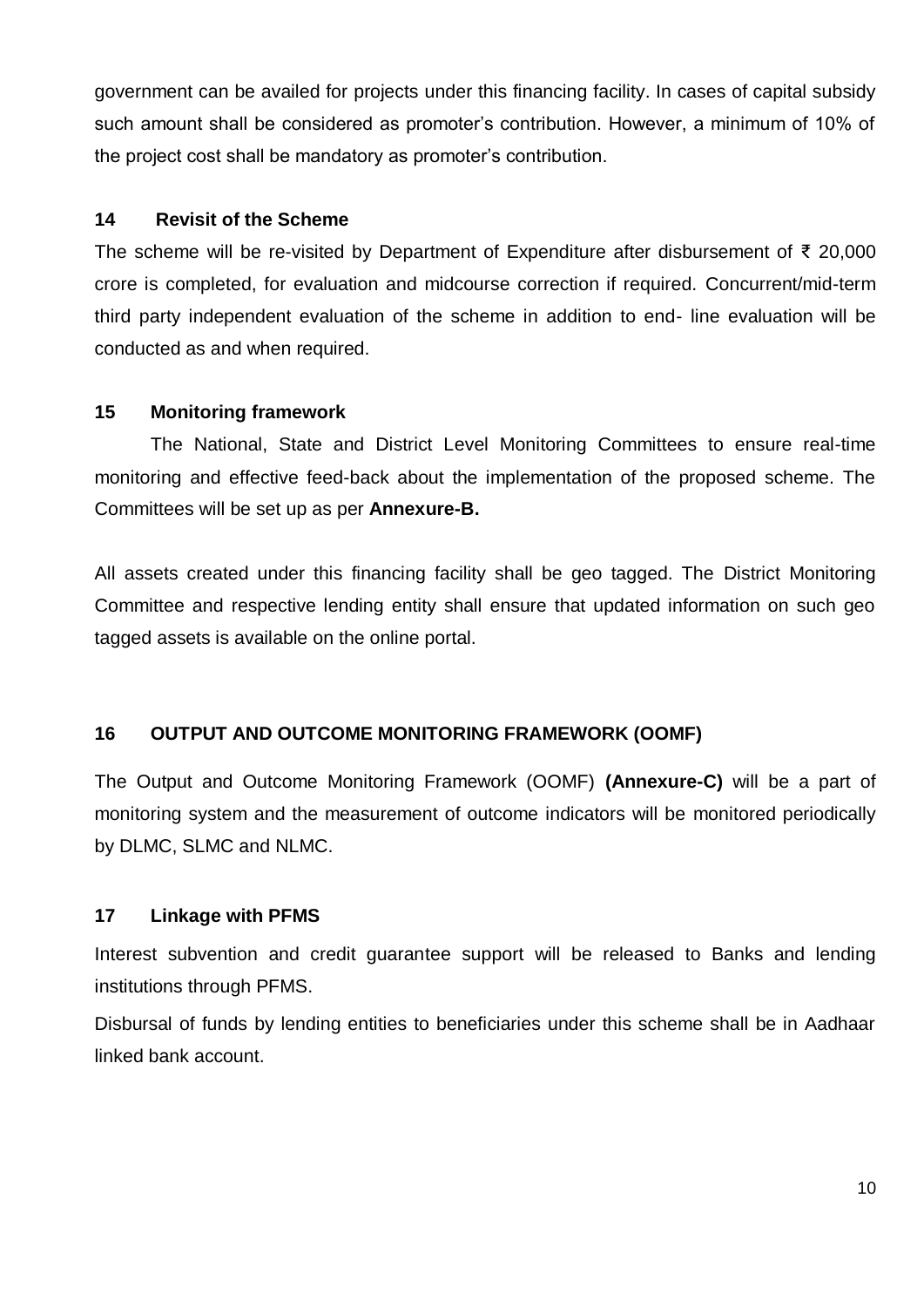### **18 Criteria for selection of Eligible Borrower**

Lending institutions will decide criteria for selection of eligible borrower in consultation with NABARD and monitoring committees, PMUs and keeping in mind the viability of the projects and to avoid NPA.

#### **19 VGF Requirement**

In case VGF requirement is projected by central / state / local bodies, norms as prescribed by DEA for PPP projects will be adhered to.

#### **20 Sector specific focus**

24% of total grants – in – aid under the scheme should be utilized for SC/ST entrepreneurs (16% for SC and 8% for ST). Besides this, lending institutions would ensure adequate coverage of entrepreneurs belonging to women and other weaker segments of society may be provided loan on priority basis to ensure that benefits of implementation are inclusive and accrued to the intended beneficiaries in accordance with Government guidelines and policies.

#### **21 State specific focus**

Tentative State wise allocation of financing facility has been worked out on the basis of the ratio of total value of output of Agriculture and Allied sectors of States/UTs and placed at **Annexure- D**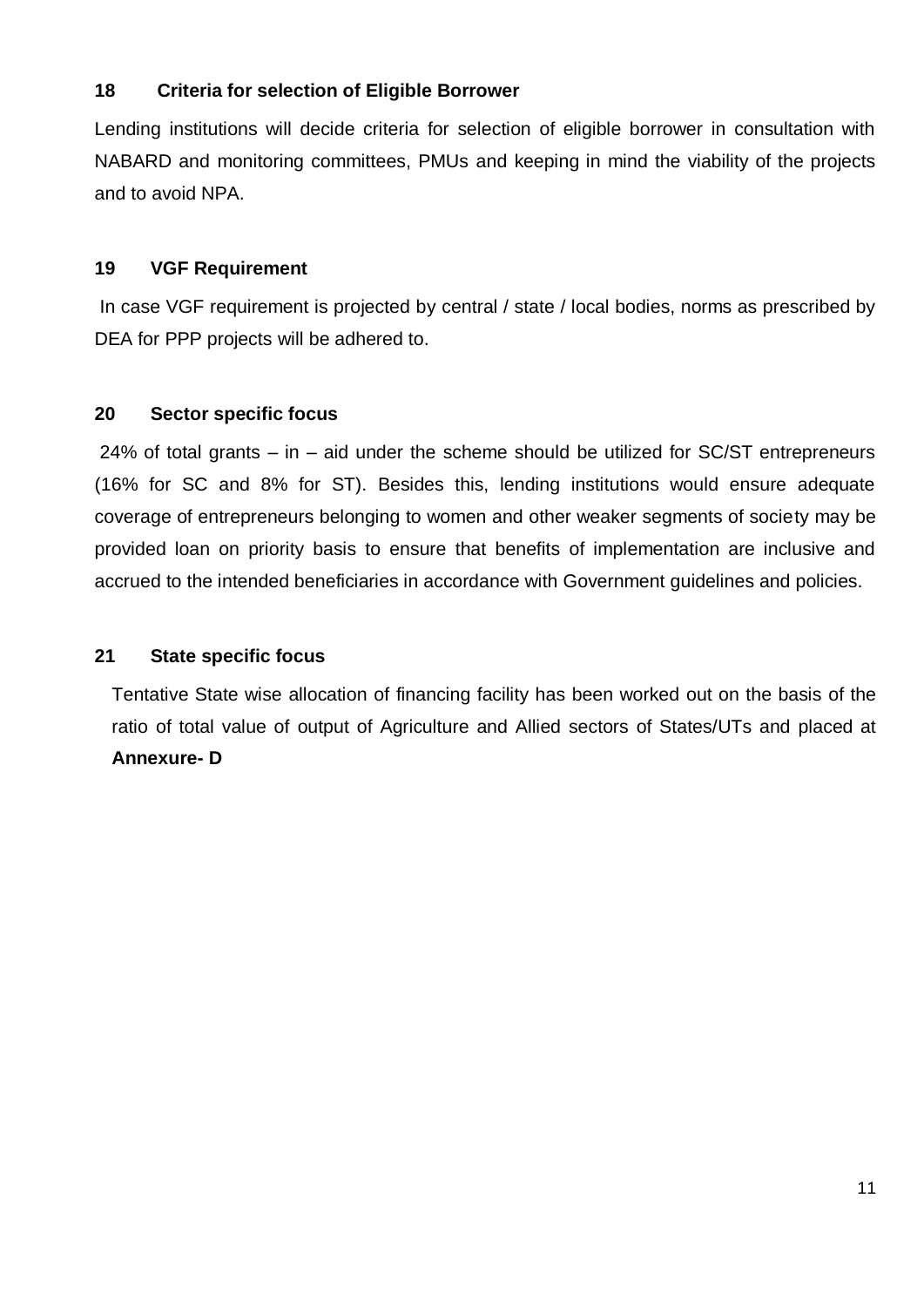### **Annexure-A**

| SI. No.        | <b>Crops</b>                    | <b>Eligible PHM &amp; Primary</b><br><b>Processing Activities</b>                                                                                                                                                                                                                                                                      | Not eligible under AIF                                                                                                                                                                                            |
|----------------|---------------------------------|----------------------------------------------------------------------------------------------------------------------------------------------------------------------------------------------------------------------------------------------------------------------------------------------------------------------------------------|-------------------------------------------------------------------------------------------------------------------------------------------------------------------------------------------------------------------|
|                | Cereals (Wheat,<br>Paddy, etc.) | Cleaning<br>$\bullet$<br>De-stoning<br>$\bullet$<br>Sorting & grading<br>$\bullet$<br>Hulling<br>$\bullet$<br>Milling<br>$\bullet$<br>Pounding<br>$\bullet$<br>Grinding<br>$\bullet$<br>Tempering<br>$\bullet$<br>Parboiling<br>$\bullet$<br>Soaking<br>$\bullet$<br><b>Drying</b><br>$\bullet$<br>Sieving<br>$\bullet$<br>Irradiation | Fermentation<br>$\bullet$<br><b>Baking</b><br>$\bullet$<br>Puffing<br>$\bullet$<br>Flaking<br>$\bullet$<br>Frying<br>$\bullet$<br>Extrusion<br>$\bullet$<br><b>Blending</b><br>$\bullet$<br>Roasting<br>$\bullet$ |
| $\overline{2}$ | Fruits and vegetables           | Washing<br>$\bullet$<br>Cleaning<br>$\bullet$<br><b>Drying</b><br>$\bullet$<br>Sorting<br>$\bullet$<br>Grading<br>$\bullet$<br><b>Blanching for primary</b><br>$\bullet$<br>processing<br>Cooling<br>$\bullet$<br>Waxing<br>$\bullet$<br>Conditioning                                                                                  | Dehydration<br>$\bullet$<br>Concentrated<br>products<br>Canning<br>$\bullet$<br>Juice extraction<br>$\bullet$<br>Sterilization                                                                                    |
| 3              | <b>Oilseeds</b>                 | Cleaning<br>$\bullet$<br>De-stoning<br>$\bullet$<br>De-husking (decorticating<br>$\bullet$<br>machines)<br>Winnowing<br>$\bullet$<br>Oil extraction (ghani,<br>hydraulic press etc.                                                                                                                                                    | By-product<br>$\bullet$<br>utilization<br>Refining<br>$\bullet$<br>Neutralization<br><b>Bleaching</b><br>$\bullet$                                                                                                |
| 4              | <b>Pulses</b>                   | Cleaning<br>$\bullet$<br>De-stoning<br><b>Drying</b><br>$\bullet$<br>Sorting & grading<br>De-husking<br>Splitting<br>De-hulling<br>$\bullet$<br>Milling<br>Irradiation                                                                                                                                                                 | Canning<br>$\bullet$<br><b>Besan</b><br>Papads<br>$\bullet$<br>Pulse based foods<br>Puffed chickpea<br>Pulse polishing                                                                                            |
| 5              | Cotton                          | Cleaning<br>$\bullet$                                                                                                                                                                                                                                                                                                                  | Fibre finishing<br>$\bullet$                                                                                                                                                                                      |

# **Crop-wise eligible PHM & Primary Processing Activities**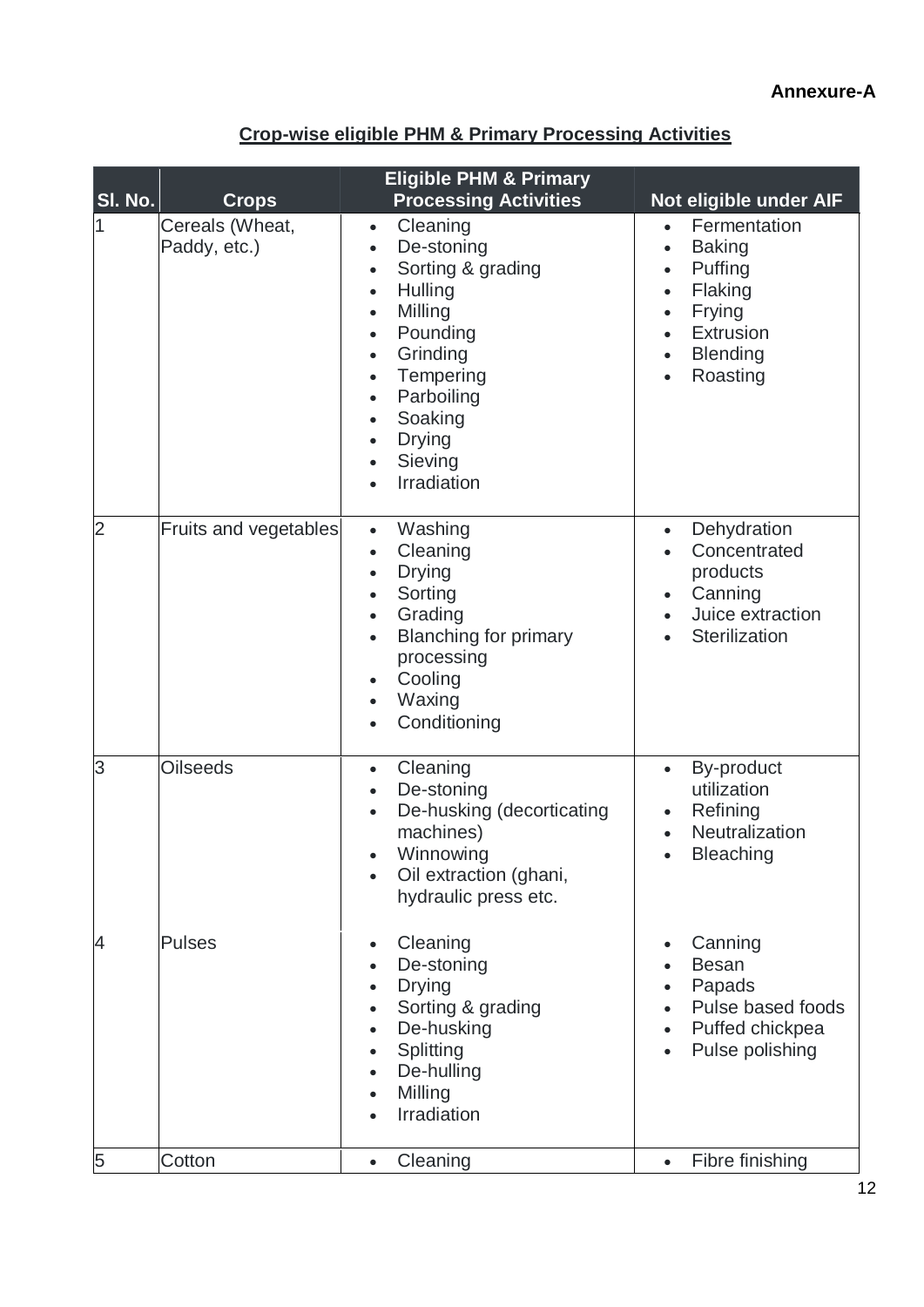| SI. No. | <b>Crops</b>  | <b>Eligible PHM &amp; Primary</b><br><b>Processing Activities</b>                                                                                                                                                                                   | Not eligible under AIF                                                 |
|---------|---------------|-----------------------------------------------------------------------------------------------------------------------------------------------------------------------------------------------------------------------------------------------------|------------------------------------------------------------------------|
|         |               | <b>Drying</b><br>$\bullet$<br>Ginning<br>$\bullet$<br>Pressing & Bailing<br>$\bullet$<br>Lintering<br>$\bullet$                                                                                                                                     | Scouring<br>$\bullet$<br>Purifying<br>$\bullet$<br>Spinning<br>Weaving |
| 6       | Sugarcane     | Cane unloading<br>$\bullet$<br>Cleaning<br>$\bullet$<br>Cane breaking<br>$\bullet$<br>Cane milling<br>$\bullet$<br>Straining<br>$\bullet$<br>Evaporators<br>$\bullet$<br>Centrifugation<br>$\bullet$<br>Storage tanks<br>$\bullet$<br><b>Dryers</b> |                                                                        |
| 7       | <b>Spices</b> | Cleaning<br>$\bullet$<br><b>Drying</b><br>$\bullet$<br>Sorting<br>$\bullet$<br><b>Boiling</b><br>$\bullet$<br>Polishing<br>$\bullet$<br>Grinding<br>$\bullet$<br>Packaging<br>$\bullet$<br>Storage<br>$\bullet$<br>Irradiation                      | Roasting<br>$\bullet$<br>Sterilizing<br>$\bullet$<br>Thermal treatment |
| 8       | Cocoa         | Cleaning<br>$\bullet$<br>Gathering of pods<br>$\bullet$<br>Sorting<br>$\bullet$<br>Breaking of pods<br>$\bullet$<br>Fermentation of cocoa<br><b>Drying</b><br>Storage                                                                               | Roasting<br>$\bullet$<br>Winnowing<br>Alkalization                     |
| 9       | Coffee        | Cleaning<br>$\bullet$<br>Drying of cherries<br>Washing<br>$\bullet$<br>Hulling<br>$\bullet$<br>Pulping                                                                                                                                              | Roasting<br>$\bullet$<br>Grinding<br>Extraction                        |
| 10      | Jute          | Cutting<br>$\bullet$<br>Retting<br>Stripping<br>$\bullet$<br>Washing<br>$\bullet$<br><b>Drying</b><br><b>Bailing</b><br>Packing<br>Storage                                                                                                          |                                                                        |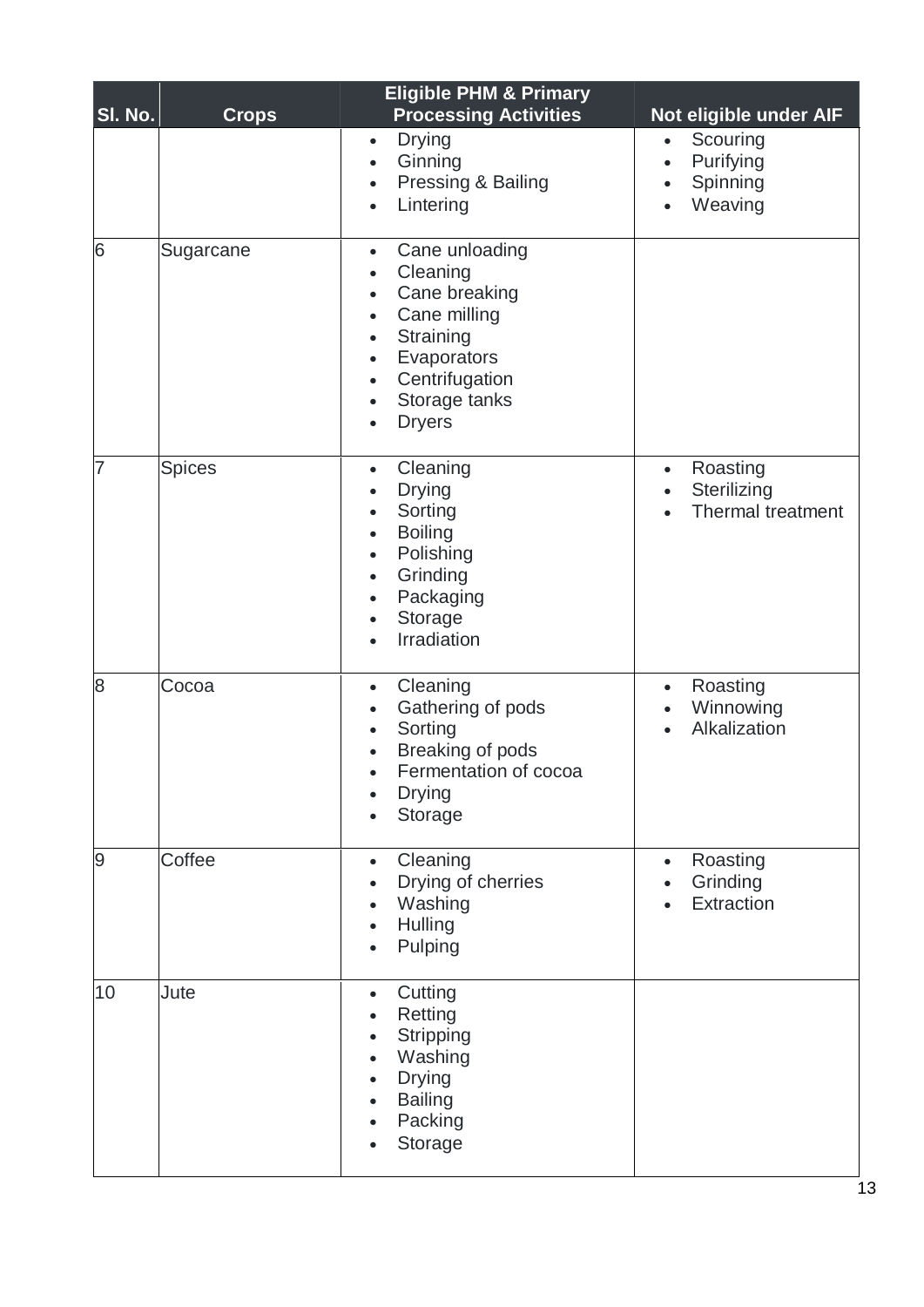| SI. No. | <b>Crops</b>                         | <b>Eligible PHM &amp; Primary</b><br><b>Processing Activities</b>                                                                                                                               | Not eligible under AIF                                                                                                                                                     |
|---------|--------------------------------------|-------------------------------------------------------------------------------------------------------------------------------------------------------------------------------------------------|----------------------------------------------------------------------------------------------------------------------------------------------------------------------------|
| 11      | Cashew                               | Cleaning<br>$\bullet$<br>Streaming in boiler<br>$\bullet$<br>Shell cutting<br>$\bullet$<br><b>Drying</b><br>$\bullet$<br>Peeling<br>$\bullet$<br>Grading<br>$\bullet$<br>Packaging<br>$\bullet$ |                                                                                                                                                                            |
| 12      | Moringa                              | Washing<br>$\bullet$<br><b>Drying</b><br>$\bullet$<br>Milling<br>$\bullet$<br>Storage<br>$\bullet$<br>Packaging<br>$\bullet$                                                                    |                                                                                                                                                                            |
| 13      | Tea                                  | Cleaning<br>$\bullet$<br>Withering<br>$\bullet$<br>Rolling<br>$\bullet$<br>Fermentation<br>$\bullet$<br><b>Drying</b><br>$\bullet$<br>Sorting<br>$\bullet$                                      |                                                                                                                                                                            |
| 14      | <b>Rubber</b>                        | <b>Mastication</b><br>$\bullet$<br>Mixing<br>$\bullet$<br>Shaping<br>$\bullet$<br>Curing<br>$\bullet$<br>Irradiation                                                                            |                                                                                                                                                                            |
| 15      | <b>Herbal and Medicinal</b><br>Crops | Cleaning<br>$\bullet$<br>Sorting<br>$\bullet$<br><b>Drying</b><br>$\bullet$                                                                                                                     | Syrup<br>$\bullet$<br><b>Pills</b><br>$\bullet$<br>Cream<br>$\bullet$<br>Roasting<br>$\bullet$<br>Frying<br>$\bullet$<br><b>Distillation</b><br>$\bullet$<br>Concentration |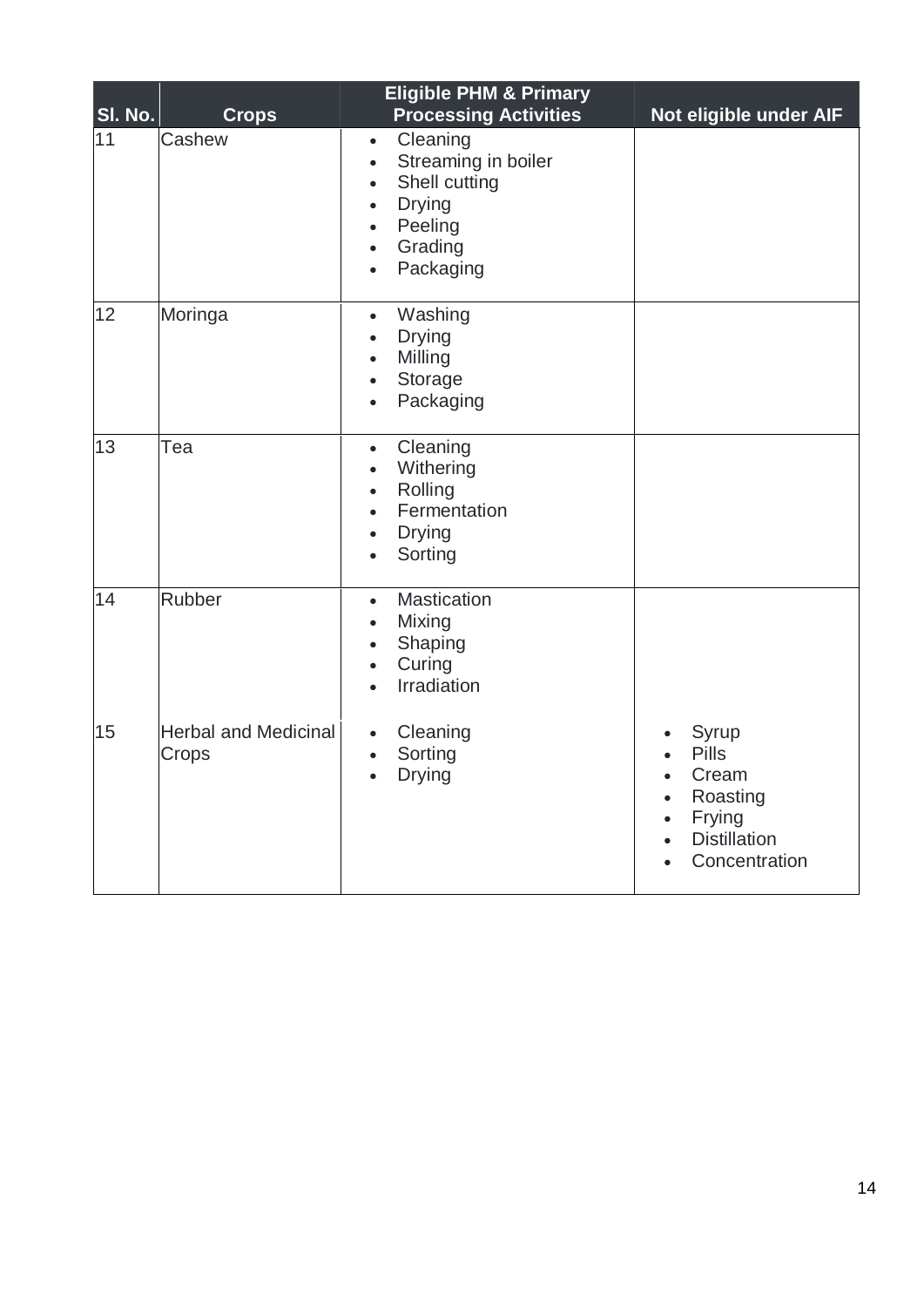# **Monitoring framework**

# **(i) National level Monitoring Committee (NLMC)**

### **Composition :-**

Following will be the Members and Chairman of the NLMC:-

- a. Secretary (DA&FW) (Chairman)
- b. MD SFAC
- c. MD,NCDC
- d. Special Secretary/Additional Secretary and FA (DA&FW)
- e. Additional Secretary DFS
- f. Additional Secretary (DA&FW,GoI)
- g. Chairman, NABARD or his representative
- h. Principal Secretary-State Government (s)- Four States by rotation
- i. State Nodal Officers of four States (by rotation)

j. Joint Secretary (DA&FW) and CEO of Farmers Welfare Programme Implementation Society- Member Secretary

### **Functions:-**

**1.** National level Monitoring Committee (NLMC) will guide and steer the implementation of the scheme. It will approve the guidelines for implementation of the scheme.

**2.** National level Implementation Committee (NLIC) will examine and recommend the guidelines for implementation of the scheme. It also will ensure and review the implementation of the scheme as per approved guidelines by the National level Monitoring Committee (NLMC)

### **(ii) State level Monitoring Committee**

### **Composition:-**

Following will be Members and Chairman of the SLMC :-

- a. Chief Secretary –Chairman
- b. Agriculture Production Commissioner/Principal Secretary Agriculture
- c. Principal Secretary (Cooperation)
- d. Registrar of Cooperative Societies (RCS)
- e. Chief General Manager (CGM), NABARD
- f. Regional Director, NCDC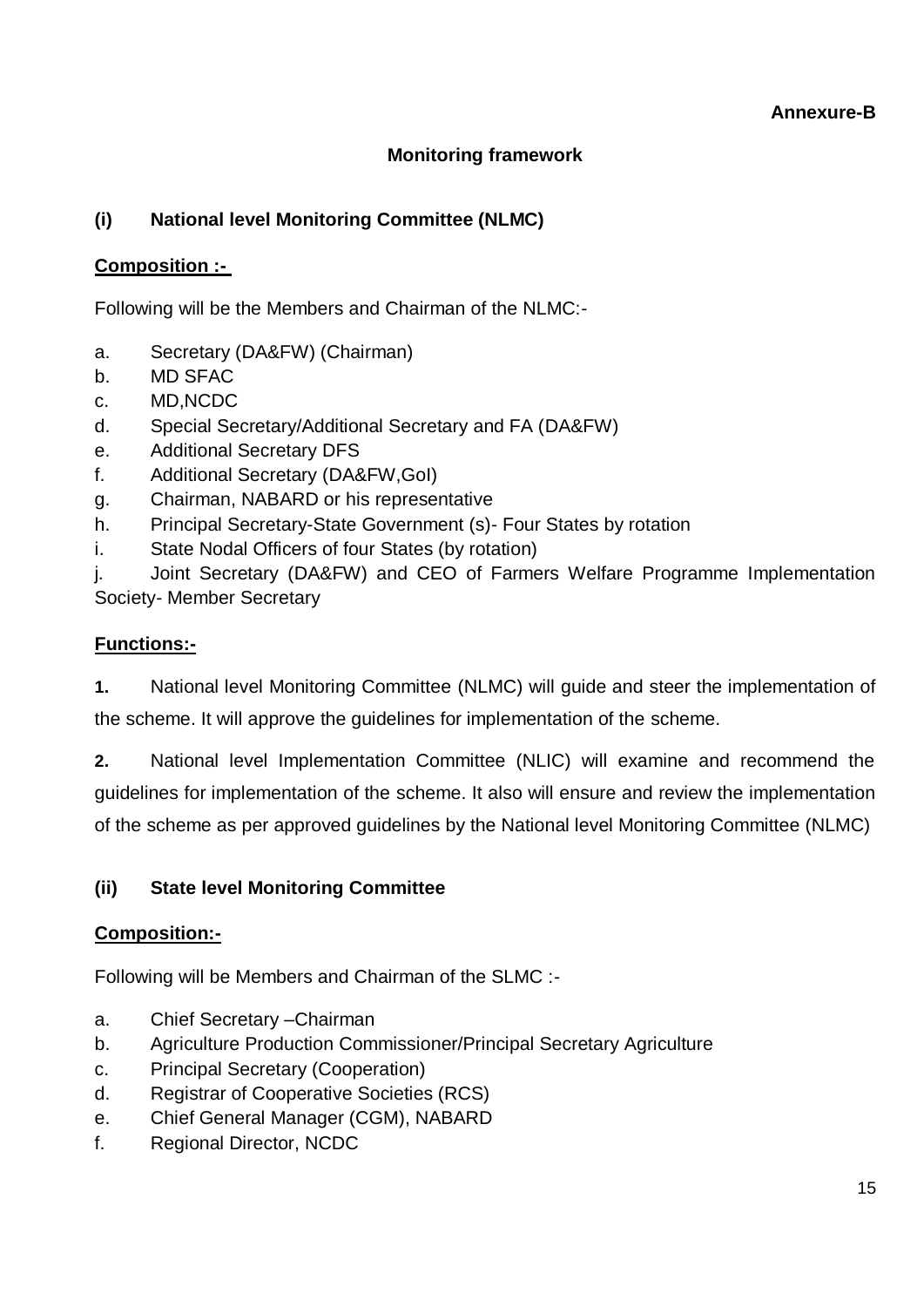- g. Officers nominated by State (not more than three).
- h. SLBC Convener.
- i. State Nodal Officer- Member Secretary.

### **Functions:-**

1. State level Monitoring Committee (SLMC) will implement the NIMC guidelines at the state level and provide feedback to NIMC.

- 2. It will also guide and steer the implementation of the scheme in the state.
- 3. It will set the targets as per OOMF format and review the progress regularly

### (iii) **District Level Monitoring Committee**

### **Composition:-**

Following will be Members and Chairman of the DLMC:-

- a. District Collector Chairman
- b. Chief Executive Officer of District Panchayat/CDO- Vice Chairman
- c. District Officer of Agriculture
- d. District Registrar Officers nominated Cooperative Societies
- e. Officers nominated by State (not more than three)
- f. Lead District Manager of DLBC
- g. District Manager NABARD- Member Secretary

### **Functions:-**

- **1.** District level Monitoring Committee (DLMC) The DLMC will be the first line of implementation and monitoring system within the overall framework.
- **2.** DLMC will set targets in consultation with SLMC as per OOMF format and monitor the progress closely with the support of PMU.
- **3.** DLMC will maintain the Dashboard in collaboration with PMU.
- **4.** It will be responsible for the smooth implementation of the scheme and resolve any issues at the district level. In the process of sorting out implementation issues the Committee would be supported by the district administration wherever required.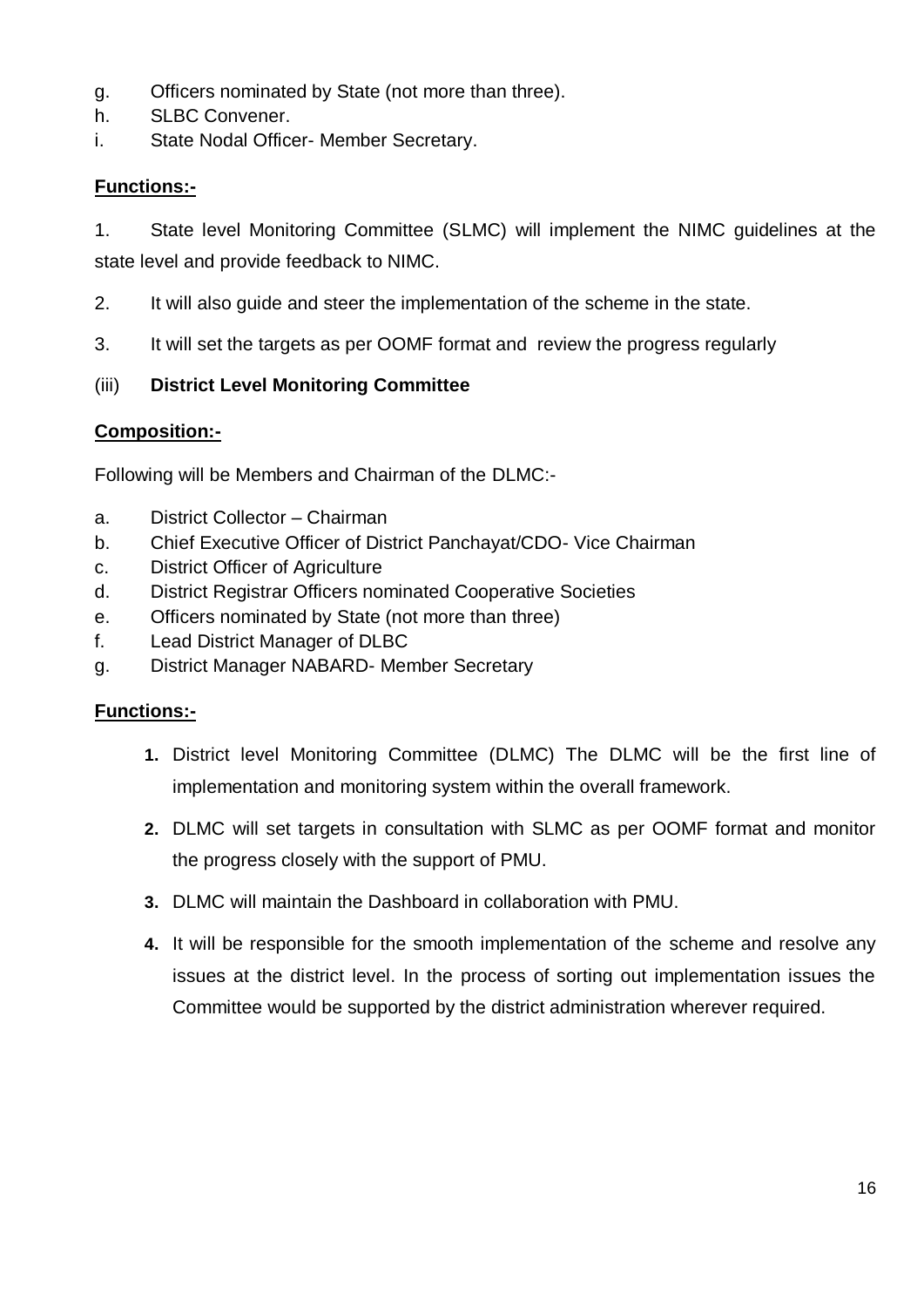# **OOMF Framework**

| <b>OUTPUTS:</b> |
|-----------------|
|-----------------|

| Output statement                    | <b>Output Indicators</b>                                                                | Target | Achievement |
|-------------------------------------|-----------------------------------------------------------------------------------------|--------|-------------|
| Promoting creation                  | No. of projects submitted<br>by                                                         |        |             |
| modernization<br>and                | eligible entities                                                                       |        |             |
| agriculture<br>of<br>infrastructure | <b>Disbursement</b><br>of<br>funds<br>for<br>eligible projects/investments (₹<br>Crore) |        |             |
| Increase in amount                  | Amount outgo on account of                                                              |        |             |
| οf<br>interest                      | interest subvention (₹ Crore)                                                           |        |             |
| subvention<br>and                   | No. of projects receiving interest                                                      |        |             |
| credit<br>guarantee                 | subvention                                                                              |        |             |
| support provided                    | Percent<br>projects<br>receiving                                                        |        |             |
|                                     | interest subvention (of the total                                                       |        |             |
|                                     | projects offered loan under the                                                         |        |             |
|                                     | scheme)                                                                                 |        |             |
|                                     | Amount<br>credit<br>outgo<br>on                                                         |        |             |
|                                     | guarantee coverage (₹ Crore)                                                            |        |             |
|                                     | credit<br>Average<br>percent                                                            |        |             |
|                                     | guarantee coverage of the total                                                         |        |             |
|                                     | credit<br>extension<br>under<br>the                                                     |        |             |
|                                     | scheme.                                                                                 |        |             |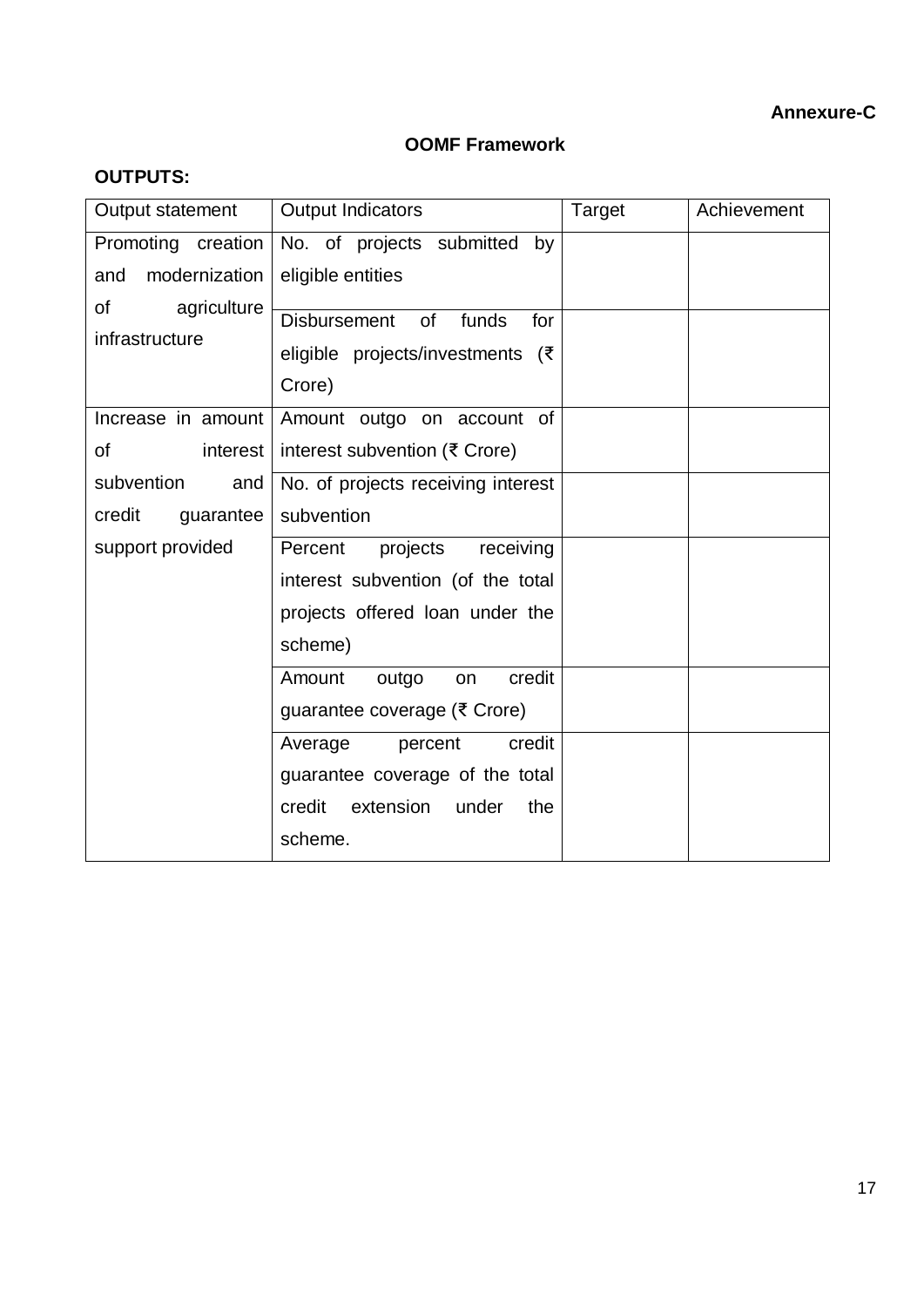# **OUTCOMES:**

| Outcome Statement   Outcome Indicators |                                     | Target | Achievement |
|----------------------------------------|-------------------------------------|--------|-------------|
| in<br>Improvement                      | Percentage of fund utilized for     |        |             |
| provision<br>resource                  | completed projects                  |        |             |
| for<br>agriculture                     | Additional investments leveraged    |        |             |
| infrastructure                         | due to agriculture infrastructure   |        |             |
|                                        | fund interventions (₹ Crore)        |        |             |
| Enhancement<br>in                      | Total<br>capacity<br>addition<br>in |        |             |
| agriculture                            | agriculture sector<br>due<br>to     |        |             |
| infrastructure                         | infrastructure activities funded    |        |             |
| capacity                               | (MT)                                |        |             |
|                                        | Reduction in post-harvest losses    |        |             |
|                                        | and food wastages (%)               |        |             |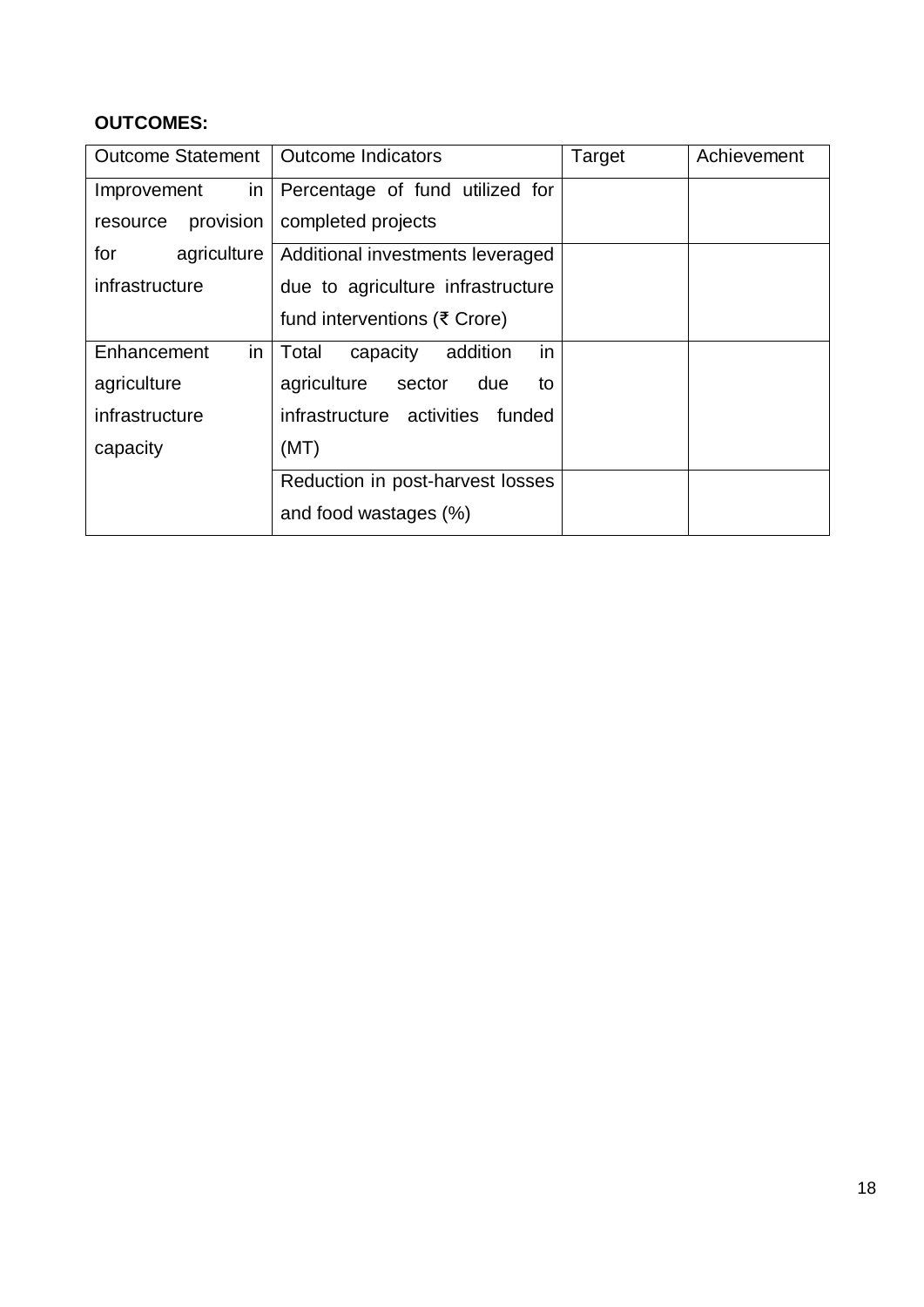# **Tentative Allocation of Financing Facility among States/UTs**

| SI. No.        | <b>State</b>             | <b>Financing Facility INR Crore</b> |
|----------------|--------------------------|-------------------------------------|
| 1              | <b>Uttar Pradesh</b>     | 12831                               |
| $\overline{2}$ | Rajasthan                | 9015                                |
| 3              | Maharashtra              | 8460                                |
| $\overline{4}$ | Madhya Pradesh           | 7440                                |
| 5              | Gujarat                  | 7282                                |
| 6              | West Bengal              | 7260                                |
| $\overline{7}$ | Andhra Pradesh           | 6540                                |
| 8              | <b>Tamil Nadu</b>        | 5990                                |
| 9              | Punjab                   | 4713                                |
| 10             | Karnataka                | 4525                                |
| 11             | <b>Bihar</b>             | 3980                                |
| 12             | Haryana                  | 3900                                |
| 13             | <b>Telangana</b>         | 3075                                |
| 14             | Kerala                   | 2520                                |
| 15             | Odisha                   | 2500                                |
| 16             | Assam                    | 2050                                |
| 17             | Chhattisgarh             | 1990                                |
| 18             | Jharkhand                | 1445                                |
| 19             | <b>Himachal Pradesh</b>  | 925                                 |
| 20             | Jammu & Kashmir & Ladakh | 900                                 |
| 21             | Uttarakhand              | 785                                 |
| 22             | Tripura                  | 360                                 |
| 23             | Arunachal Pradesh        | 290                                 |
| 24             | Nagaland                 | 230                                 |
| 25             | Manipur                  | 200                                 |